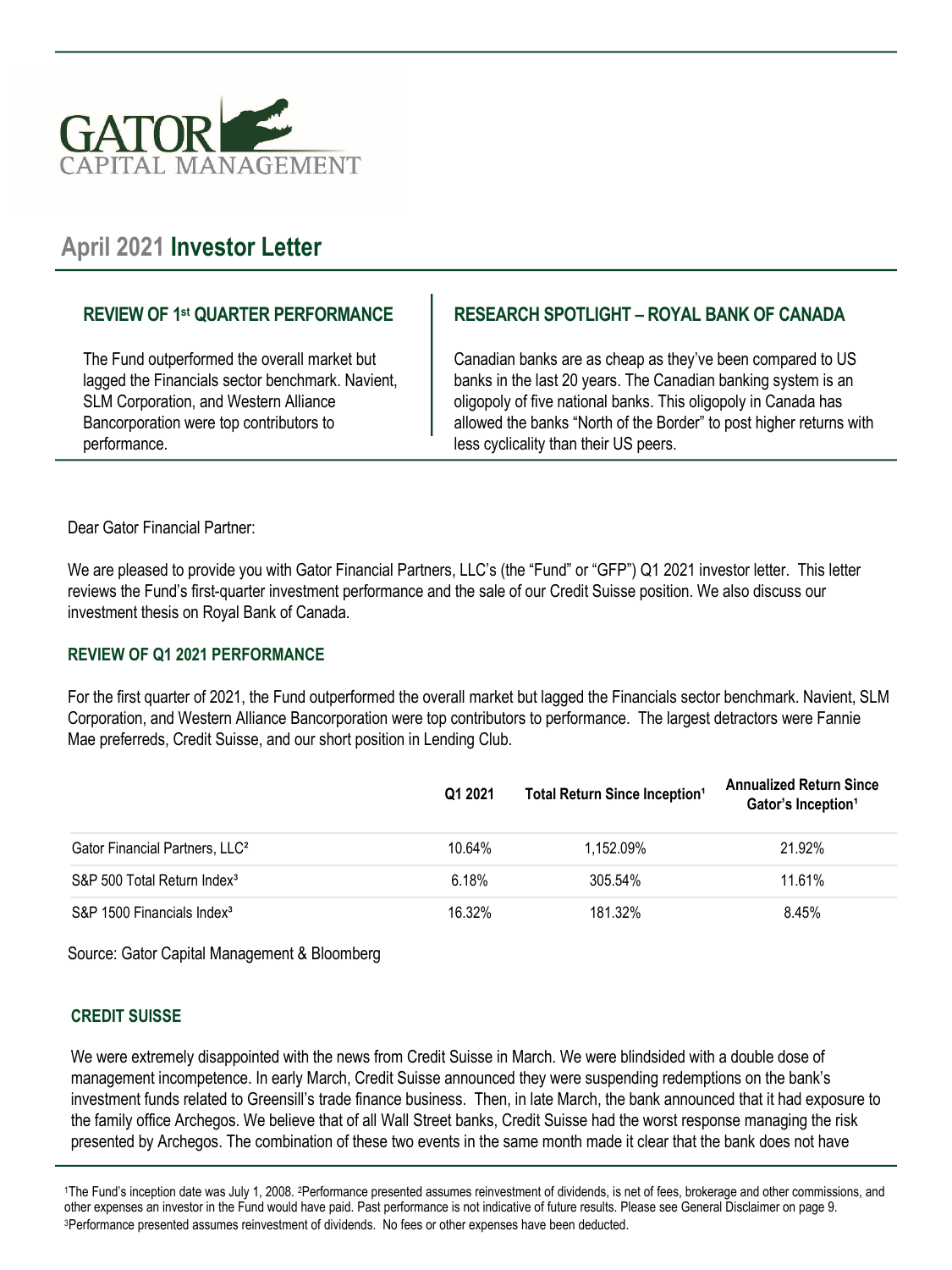

adequate risk controls.

We sold our position in Credit Suisse in late March, ending a three-year period of holding shares in the company. Our investment thesis had been Credit Suisse 1) was a global wealth management franchise with an attractive growth rate, 2) had a low-risk, highly profitable domestic Swiss banking franchise, 3) had reduced capital intensity and volatility in the investment bank, and 4) traded for just 75% of tangible book and 8x forward earnings. We believe the bank will be in the penalty box with investors for multiple years due to these risk management failures. We view this situation as similar to Wells Fargo's account opening scandal from four years ago. Wells Fargo has underperformed the S&P 1500 Financials Index by 95% during that. We believe Credit Suisse's stock will probably underperform its peers for several years as well.

### **CANADIAN BANKS**

We believe Canadian banks are attractive relative to US banks right now. Canadian banks are as cheap as they've been compared to US banks in the last 20 years. The Canadian banking system is an oligopoly of five national banks. This oligopoly in Canada has allowed the banks "North of the Border" to post higher returns with less cyclicality than their US peers.

US banks have had a huge run in the last six months due to investor optimism about potential economic strength as a result of the good news about coronavirus vaccines. Since we wrote about regional banks being a "once in a decade buying opportunity" in our Oct. 27th letter, the S&P Regional Banking ETF ("KRE") is up 64%! Although we feel US banks still have upside, the opportunity in US banks from here on out is not as attractive as Canadian banks due to relative valuations. Canadian banks have slowly lost their valuation premiums over the past 10 years.

The table below shows the current valuations and 20-year annualized returns of the five largest Canadian banks versus 5 of the top 6 US banks. We excluded Citigroup because its poor performance and returns. As you can see, the Canadian banks generally have lower valuations even though they have all outperformed the US banks.

|                        | 2021 P/E <sup>4</sup> | 2022 P/E | P/TB  | 20-yr return <sup>5</sup> |
|------------------------|-----------------------|----------|-------|---------------------------|
| <b>Canadian Banks:</b> |                       |          |       |                           |
| <b>RY</b>              | 11.9                  | 11.4     | 2.47x | 13.61%                    |
| TD.                    | 12.5                  | 11.9     | 2.15x | 12.43%                    |
| <b>BNS</b>             | 11.0                  | 10.4     | 2.04x | 12.48%                    |
| <b>BMO</b>             | 11.0                  | 10.7     | 1.81x | 11.06%                    |
| <b>CM</b>              | 10.4                  | 10.1     | 1.48x | 10.66%                    |
|                        |                       |          |       |                           |
| <b>US Banks:</b>       |                       |          |       |                           |
| JPM                    | 11.8                  | 12.6     | 2.28x | 9.47%                     |
| <b>BAC</b>             | 13.4                  | 12.8     | 1.88x | 4.28%                     |
| <b>WFC</b>             | 12.6                  | 12.5     | 1.30x | 5.27%                     |
| <b>USB</b>             | 12.6                  | 13.1     | 2.66x | 7.75%                     |
| <b>PNC</b>             | 14.5                  | 13.8     | 1.71x | 7.96%                     |

Source: Bloomberg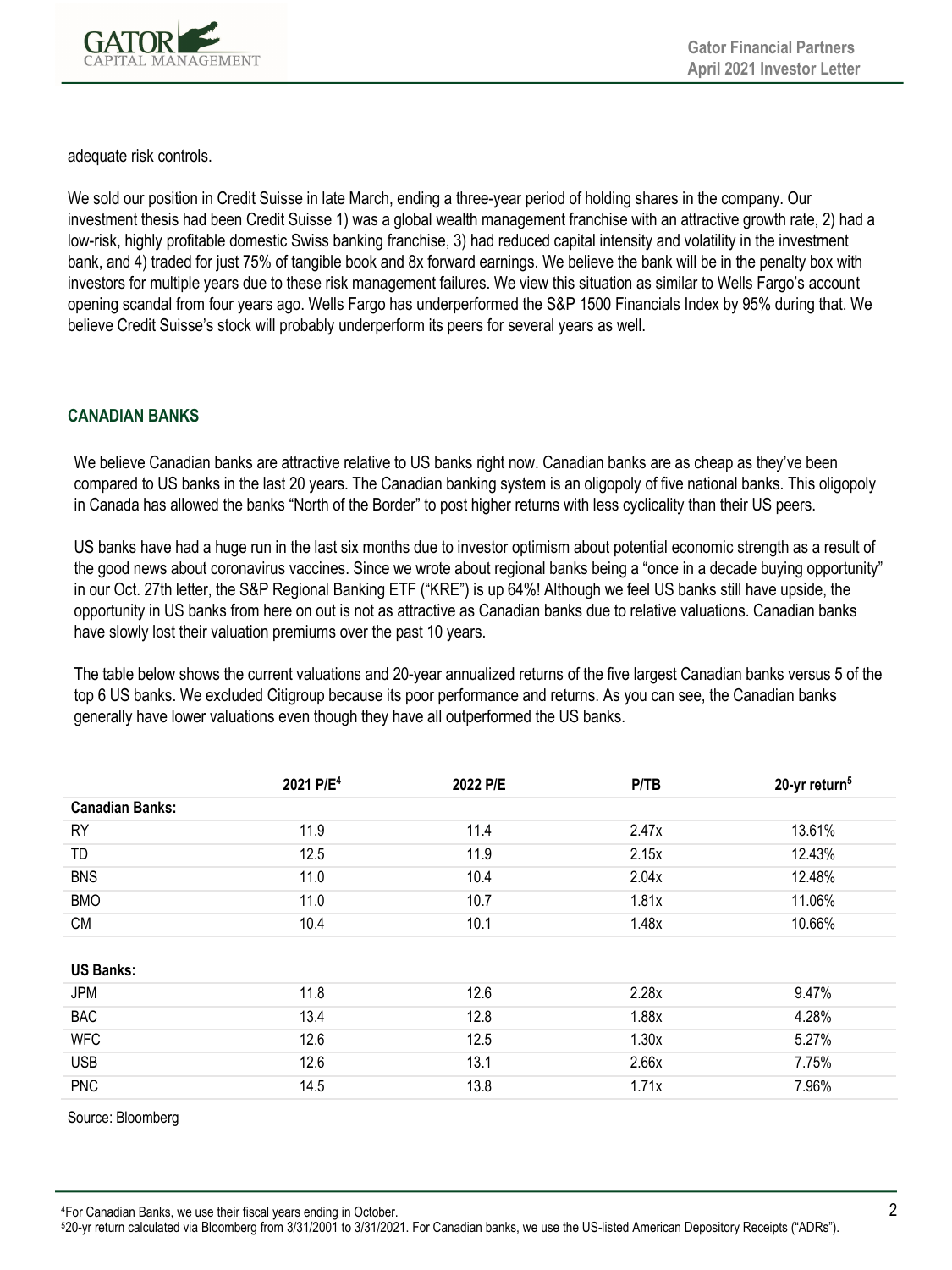

We own a position in Royal Bank of Canada ("RBC") and are completing our due diligence on several other Canadian banks. Royal Bank is the #1 bank in Canada. It has a business mix similar to JP Morgan Chase ("JPM") with strong retail and corporate banking businesses. It also has a significant investment banking and asset management business. From here, we believe Canadian bank stocks will generate attractive returns for shareholders in the medium and long term.

Here is more detail on our investment thesis for Royal Bank of Canada:

- **1. Bank with consistently high returns**  RBC consistently posts Return on Tangible Common Equity ("ROTCE") in the low 20%. In contrast, JPM has reported ROTCE between 12% and 19% over the last six years. We think this reflects the higher margins of the Canadian banking system.
- **2. Leading bank in Canada**  RBC is the leading bank in Canada. It has the highest returns, the highest market share, and the highest valuation of the five major Canadian banks. We believe other stock market investors will favor RBC when Canadian banks regain favor.
- **3. Low relative valuation to US Banks**  Canadian banks have had premium valuations compared to US banks for a few decades due to their higher and more consistent returns. Over the last 10 years, this valuation premium has almost disappeared. The chart below shows the price-to-tangible book ratio ("P/TB") of RBC compared to JPM's. As you can see, in 2011 RBC traded at 3x P/TB while JPM traded at 1x. Now, both banks trade at 2.5x P/TB.



Source: Bloomberg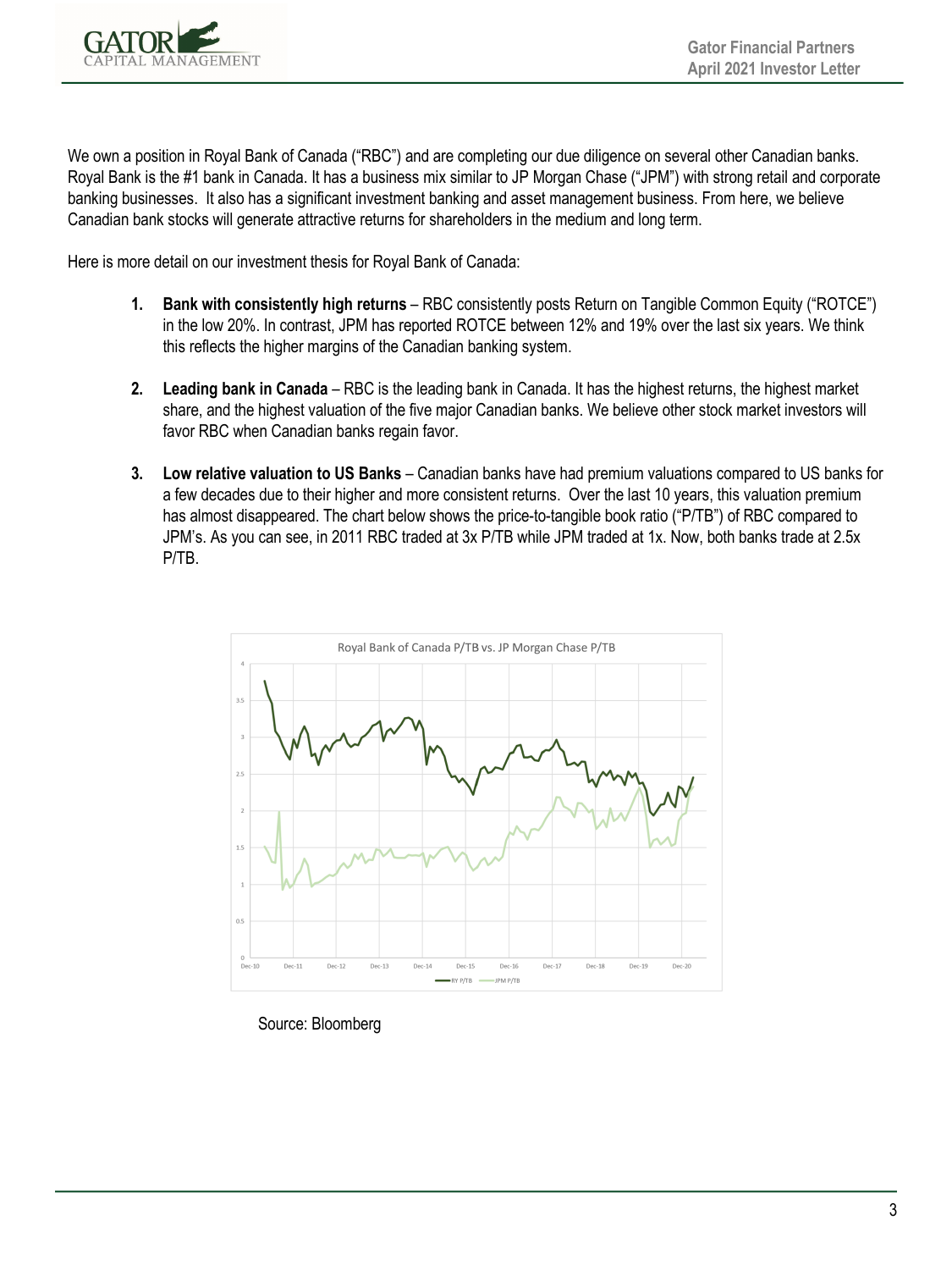



- **4. Strong growth at City National** RBC's US Subsidiary, City National Bank, is growing very quickly. RBC purchased City National in 2015. City National was an LA-based bank focused on high-net-worth customers. At the time of the purchase, City National had already expanded and gained traction in San Francisco and New York. Now, City National has branches in Washington, DC, Atlanta, Miami, Dallas, Minneapolis, San Diego, and Las Vegas. City National has a banking strategy similar to that of First Republic and is growing at a comparable rate. We would note that First Republic trades at 26x 2021 estimated earnings.
	- **5. Solid management team**  Chief Executive Officer, Dave McKay, has led the bank for the last seven years. He has been at RBC for his entire career and has run several of the business units as he climbed the corporate ladder. Rod Bolger has been Chief Financial Officer for almost five years and has worked at RBC for 10 years. Prior to joining RBC, Bolger worked at Bank of America and Citigroup. We think both men are good bankers and good stewards of shareholder capital.
	- **6. Consistent capital management**  RBC has had a consistent policy of reinvesting for organic growth, paying a dividend, and using excess capital to repurchase shares. None of the five major Canadian banks have cut their dividend payouts since World War II. At 3.7%, RBC's dividend yield is higher than any major US bank.
	- **7.** Potential for a stronger Canadian dollar The Canadian dollar loosely tracks the price of oil. It seems when crude oil is below \$60 per barrel, the Canadian dollar trades at 70 cents compared to the US Dollar. When crude oil approaches \$100 per barrel, the Canadian dollar trades closer to parity with the US dollar. We do not have a strong view on crude oil prices. Still, we would note that we seem headed toward a strong economic recovery from the pandemic, and crude oil prices generally reflect the level of economic activity.

For the last eight years, we have seen investors shorting Canadian banks due to the housing markets in Toronto and Vancouver. We believe this short thesis is stale and hasn't come to fruition. We believe different dynamics drive the Canadian housing market than the US housing market in 2008. We do not see the banks engaging in risky lending practices. The substantial problem in the US market in 2008 was due to risky loans with low or no documentation and loans to subprime borrowers. We don't see evidence of either of these practices in Canada. We admit that the residential property markets in Toronto and Vancouver appear very expensive, but we believe the pricing reflects the strong demand for housing in global cities with land-constrained markets. We think both Toronto and Vancouver will benefit from immigration policies in the US making it difficult for high-quality immigrants to enter. We compare Toronto and Vancouver to New York and San Francisco and see similar pricing. We would point out that both New York and San Francisco fared relatively well during the 2008 US housing crash. Also, we do not see concerning house pricing trends in the rest of Canada.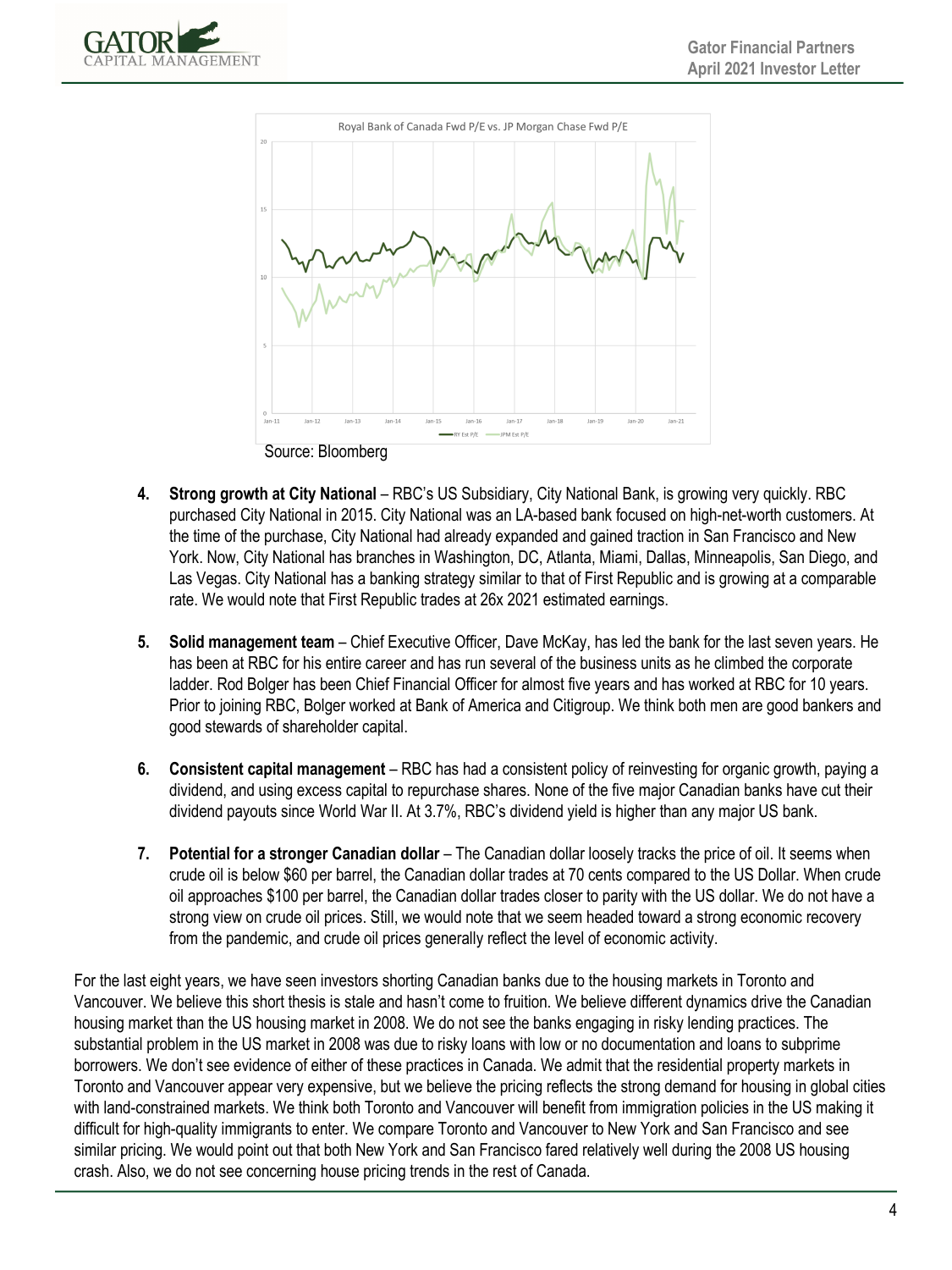

We do believe there are real risks in the RBC story:

- **1. Energy Exposure**  The Canadian economy is more natural resource dependent than the US economy. Oil and gas production accounts for a significant proportion of the economy. This presents two risks to RBC: 1) direct credit risk to energy companies, and 2) Canadian dollar risk due to the Canadian dollar's high correlation to the price of oil. As the world moves away from fossil fuels, Canada's economy will have to transition as well. In the short-term, this is less of a concern due to the economic strength supporting the price of oil.
- **2. M&A**  We would prefer RBC to not make a large acquisition in the US, but we are realistic that they may. We would say their M&A track record is mixed. First, their roll-up of US retail stockbrokers in the 1990s has worked very well. Also, their 2015 acquisition of City National Bank has performed well. However, during the 2000s, RBC bought Centura Bank in North Carolina, Eagle Bancshares in Georgia, and Alabama National BanCorporation. RBC was not able to improve the returns of those three US bank acquisitions and sold the operation to PNC in 2012. RBC lost at least \$1 billion over 11 years from these acquisitions. We're hopeful that RBC's management team has learned its lesson and won't try to acquire another generic US bank. We would rather they continue to organically grow the old City National franchise, which focuses on high-net-worth customers in major US cities.
- **3. Vaccine distribution in Canada**  A short-term risk is that vaccine distribution in Canada is going more slowly than in the US. So, the Canadian economy might recover more slowly than the US economy. We believe this risk is small because we think stock market investors will look through this issue. However, we are concerned about further lock-downs in Canada, like the recent second shut-down in Ontario.

Given the large rally in US bank stocks, we are moving out of some US banks and into Canadian banks. We have long admired the banking oligopoly in Canada, but we had stayed away due to the hefty premium that the Canadian banks had over the US banks. That premium is largely gone now. We think the Canadian banks will regain their premium valuation over the US banks. We see parallels between buying the Canadian banks now and our call to buy "Growth banks" like SIVB and WAL in 2019. Growth banks had lost their premium valuation because they were asset-sensitive. They have since regained their premium valuation. We think the same thing will happen for the Canadian banks.

# **PORTFOLIO ANALYSIS**

Below are the Fund's five largest common equity long and short positions. All data is as of March 31st, 2021.

| Long                        | <b>Short</b>                 |  |  |
|-----------------------------|------------------------------|--|--|
| PennyMac Financial Services | American Express             |  |  |
| <b>Navient</b>              | Lakeland Financial           |  |  |
| First Bancorp PR            | Capitol Federal Financial    |  |  |
| OFG Bancorp                 | Park National Corp           |  |  |
| OneMain Holdings            | <b>Community Bank System</b> |  |  |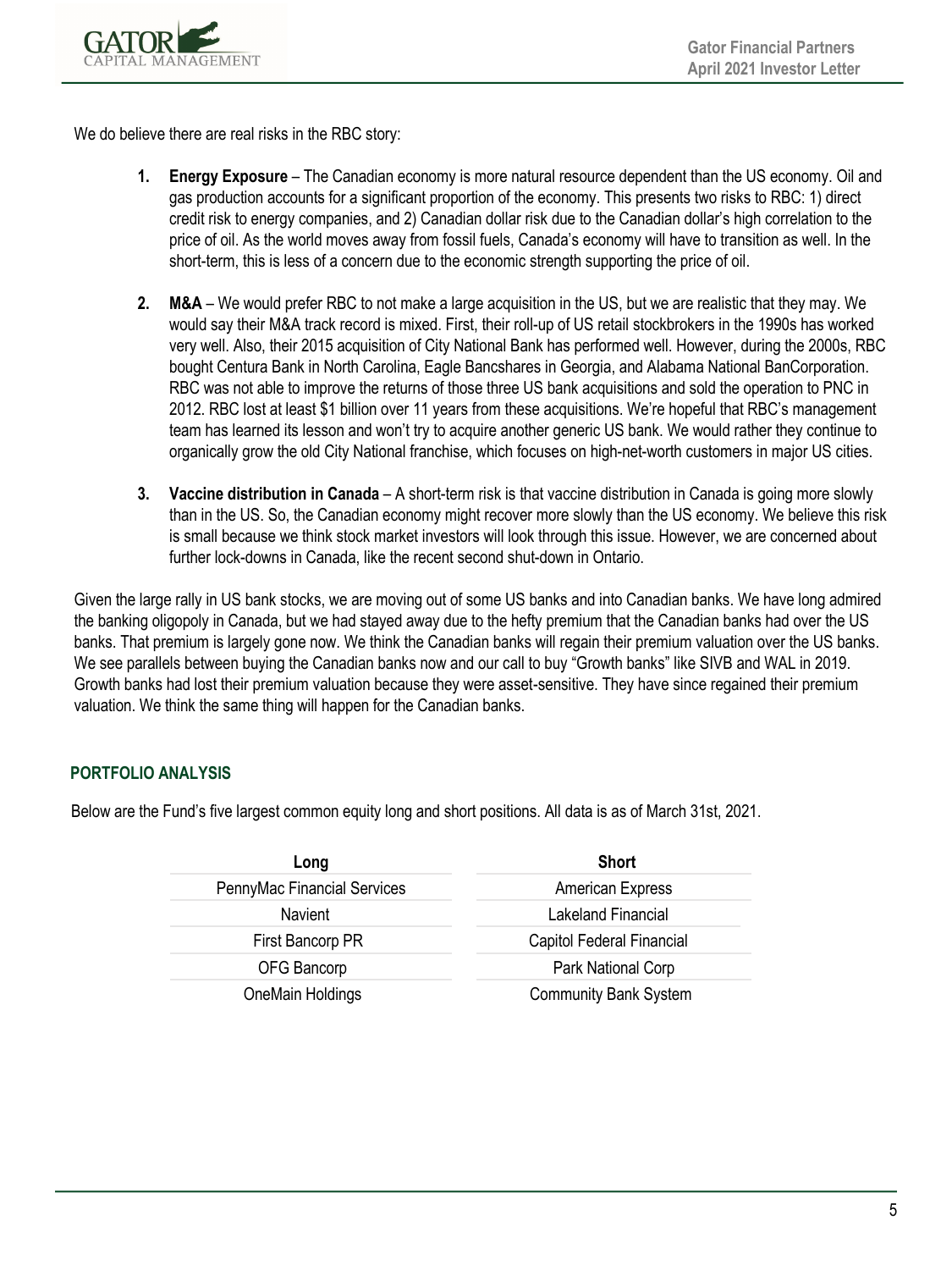

#### **SUB-SECTOR WEIGHTINGS**

Below is a table showing the Fund's positioning within the Financials sector as of March 31st:

|                        | Long     | <b>Short</b> | <b>Net</b> |  |
|------------------------|----------|--------------|------------|--|
| Alt Asset Managers     | $0.00\%$ | $0.00\%$     | $0.00\%$   |  |
| <b>Capital Markets</b> | 5.88%    | $-3.09%$     | 2.79%      |  |
| Banks (large)          | 18.19%   | $-9.21%$     | 8.98%      |  |
| Banks(small)           | 34.88%   | $-16.06%$    | 18.82%     |  |
| P&C Insurance          | 3.50%    | $-0.62%$     | 2.87%      |  |
| Life Insurance         | $0.00\%$ | $0.00\%$     | $0.00\%$   |  |
| Non-Bank Lenders       | 33.77%   | $-1.22%$     | 32.55%     |  |
| Processors             | $0.00\%$ | $0.00\%$     | $0.00\%$   |  |
| <b>Real Estate</b>     | 6.55%    | $0.00\%$     | 6.55%      |  |
| Exchanges              | $0.00\%$ | $0.00\%$     | $0.00\%$   |  |
| Index Hedges           | $0.00\%$ | $-15.05%$    | $-15.05%$  |  |
| Non-Financials         | 2.03%    | $0.00\%$     | 2.03%      |  |
| Total                  | 104.80%  | $-45.26%$    | 59.55%     |  |

The Fund's gross exposure is 160.0%, and its net exposure is  $59.6\%$ . From this table, we exclude fixed income instruments such as preferred stock. Preferred stock positions account for an additional 19.5% of the portfolio.

# **CONCLUSION**

Thank you for entrusting us with a portion of your wealth. We are grateful for investors like you who believe and trust in our strategy. On a personal level, Derek Pilecki, the Fund's Portfolio Manager, continues to have more than 80% of his liquid net worth invested in the Fund.

As always, we welcome the opportunity to speak with you and discuss the Fund.

Sincerely,

Gator Capital Management, LLC

# **CONTACT US**

100 S. Ashley Dr., Suite 895 Tampa, FL 33602 phone: (813) 282-7870 email: info@gatorcapital.com website: gatorcapital.com

6 Gator Capital Management, LLC prepared this letter. ALPS Alternative Investment Services, LLC, our administrator, is responsible for the distribution of this information and not its content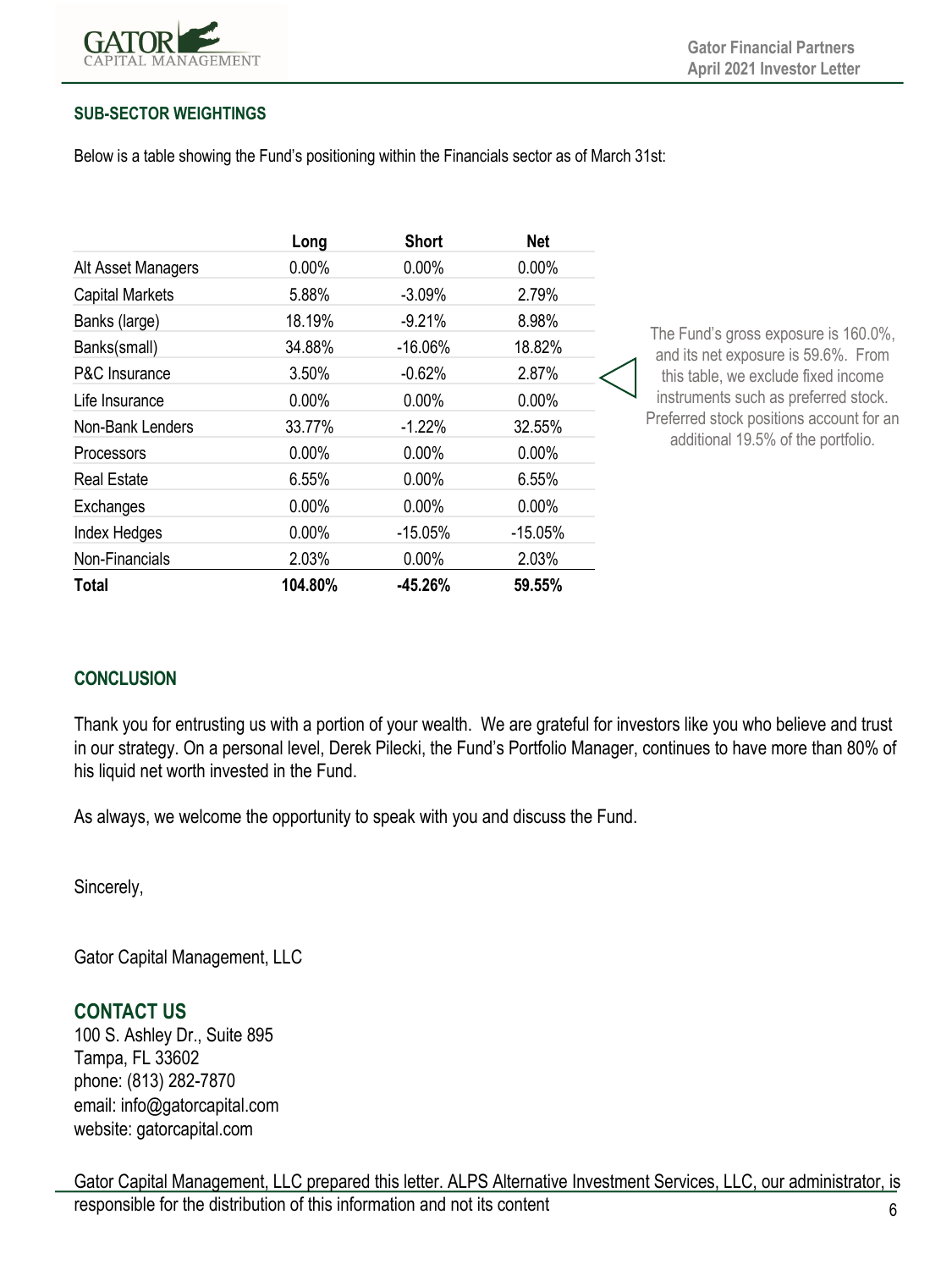

#### **GENERAL DISCLAIMER**

By accepting this investment letter, you agree that you will not divulge any information contained herein to any other party. This letter and its contents are confidential and proprietary information of the Fund, and any reproduction of this information, in whole or in part, without the prior written consent of the Fund is prohibited.

The information contained in this letter reflects the opinions and projections of Gator Capital Management, LLC (the "General Partner") and its affiliates as of the date of publication, which are subject to change without notice at any time subsequent to the date of issue. All information provided is for informational purposes only and should not be deemed as investment advice or a recommendation to purchase or sell any specific security.

All performance results are based on the net asset value of the Fund. Net performance results are presented net of management fees, brokerage commissions, administrative expenses, and accrued performance allocation, as indicated, and include the reinvestment of all dividends, interest, and capital gains. The performance results represent Fund-level returns, and are not an estimate of any specific investor's actual performance, which may be materially different from such performance depending on numerous factors.

The market indices appearing in this letter have been selected for purposes of comparing the performance of an investment in the Fund with certain well-known equity benchmarks. The statistical data regarding the indices has been obtained from Bloomberg and the returns are calculated assuming all dividends are reinvested. The indices are not subject to any of the fees or expenses to which the funds are subject and may involve significantly less risk than the Fund. The Fund is not restricted to investing in those securities which comprise these indices, its performance may or may not correlate to these indices, and it should not be considered a proxy for these indices. The S&P 500 Total Return Index is a market cap weighted index of 500 widely held stocks often used as a proxy for the overall U.S. equity market. The S&P 1500 Financials Index is a market cap weighted index of financial stocks within the S&P 1500 Super Composite Index we used as a proxy for the Financials sector of the U.S. equity market. An investment cannot be made directly in either index. The Fund consists of securities which vary significantly from those in the benchmark indices listed above. Accordingly, comparing results shown to those of such indices may be of limited use.

Statements herein that reflect projections or expectations of future financial or economic performance of the Fund are forwardlooking statements. Such "forward-looking" statements are based on various assumptions, which assumptions may not prove to be correct. Accordingly, there can be no assurance that such assumptions and statements will accurately predict future events or the Fund's actual performance. No representation or warranty can be given that the estimates, opinions or assumptions made herein will prove to be accurate. Any projections and forward-looking statements included herein should be considered speculative and are qualified in their entirety by the information and risks disclosed in the Fund's Private Placement Memorandum. Actual results for any period may or may not approximate such forward-looking statements. You are advised to consult with your own independent tax and business advisors concerning the validity and reasonableness of any factual, accounting and tax assumptions. No representations or warranties whatsoever are made by the Fund, the General Partner, or any other person or entity as to the future profitability of the Fund or the results of making an investment in the Fund. Past performance is not a guarantee of future results.

The funds described herein are unregistered private investment funds commonly called "hedge funds" (each, a "Private Fund"). Private Funds, depending upon their investment objectives and strategies, may invest and trade in a variety of different markets, strategies and instruments (including securities, nonsecurities and derivatives) and are NOT subject to the same regulatory requirements as mutual funds, including requirements to provide certain periodic and standardized pricing and valuation information to investors. There are substantial risks in investing in a Private Fund (which also are applicable to the underlying Private Funds, if any, in which a Private Fund may invest). Prospective investors should note that: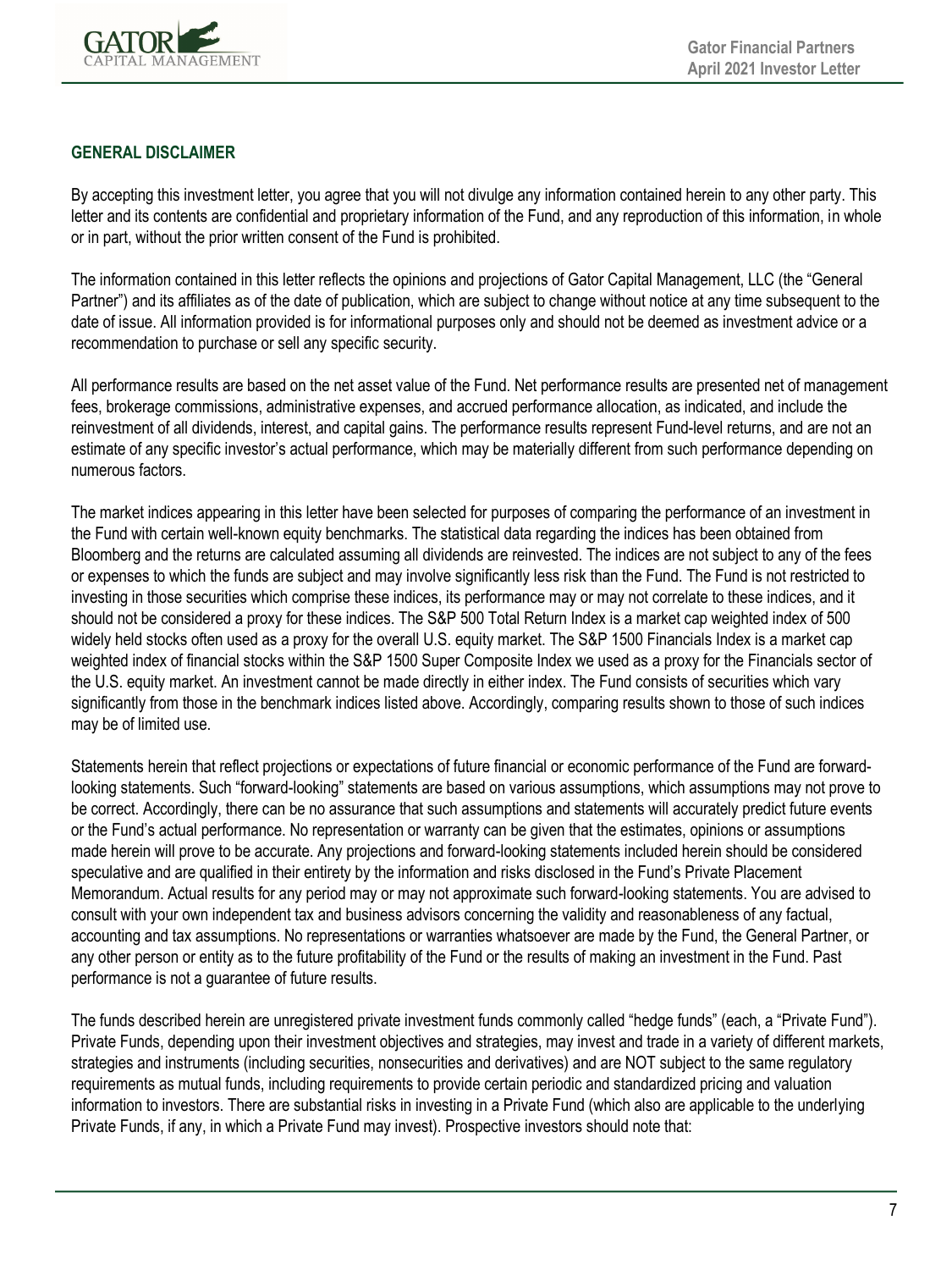

- A Private Fund represents a speculative investment and involves a high degree of risk. Investors must have the financial ability, sophistication/experience and willingness to bear the risks of an investment in a Private Fund. An investor could lose all or a substantial portion of his/her/its investment.
- An investment in a Private Fund is not suitable for all investors and should be discretionary capital set aside strictly for speculative purposes. Only qualified eligible investors may invest in a Private Fund.
- A Private Fund's prospectus or offering documents are not reviewed or approved by federal or state regulators and its privately placed interests are not federally, or state registered.
- An investment in a Private Fund may be illiquid and there are significant restrictions on transferring or redeeming interests in a Private Fund. There is no recognized secondary market for an investor's interest in a Private Fund and none is expected to develop. Substantial redemptions within a limited period of time could adversely affect the Private Fund.
- Certain portfolio assets of a Private Fund may be illiquid and without a readily ascertainable market value. The manager's/advisor's involvement in the valuation process creates a potential conflict of interest. Instances of mispriced portfolios, due to fraud or negligence, have occurred in the industry.
- A Private Fund may have little or no operating history or performance and may use performance information which may not reflect actual trading of the Private Fund and should be reviewed carefully. Investors should not place undue reliance on hypothetical, pro forma or predecessor performance.
- A Private Fund may trade in commodity interests, derivatives and futures, both for hedging and speculative purposes, and may execute a substantial portion of trades on foreign exchanges, all of which could result in a substantial risk of loss. Commodities, derivatives and futures prices may be highly volatile, may be difficult to accurately predict, carry specialized risks and can increase the risk of loss.
- A Private Fund's manager/advisor has total trading authority over a Private Fund. The death or disability of a key person, or their departure, may have a material adverse effect on a Private Fund.
- A Private Fund may use a single manager/advisor or employ a single strategy, which could mean a lack of diversification and higher risk. Alternatively, a Private Fund and its managers/advisors may rely on the trading expertise and experience of third-party managers or advisors, the identity of which may not be disclosed to investors, which may trade in a variety of different instruments and markets.
- A Private Fund may involve a complex tax structure, which should be reviewed carefully, and may involve structures or strategies that may cause delays in important financial and tax information being sent to investors.
- A Private Fund's fees and expenses, which may be substantial regardless of any positive return, will offset such Private Fund's trading profits. If a Private Fund's investments are not successful or are not sufficiently successful, these payments and expenses may, over a period of time, significantly reduce or deplete the net asset value of the Private Fund.
- A Private Fund and its managers/advisors and their affiliates may be subject to various potential and actual conflicts of interest.
- A Private Fund may employ investment techniques or measures aimed to reduce the risk of loss which may not be successful or fully successful.